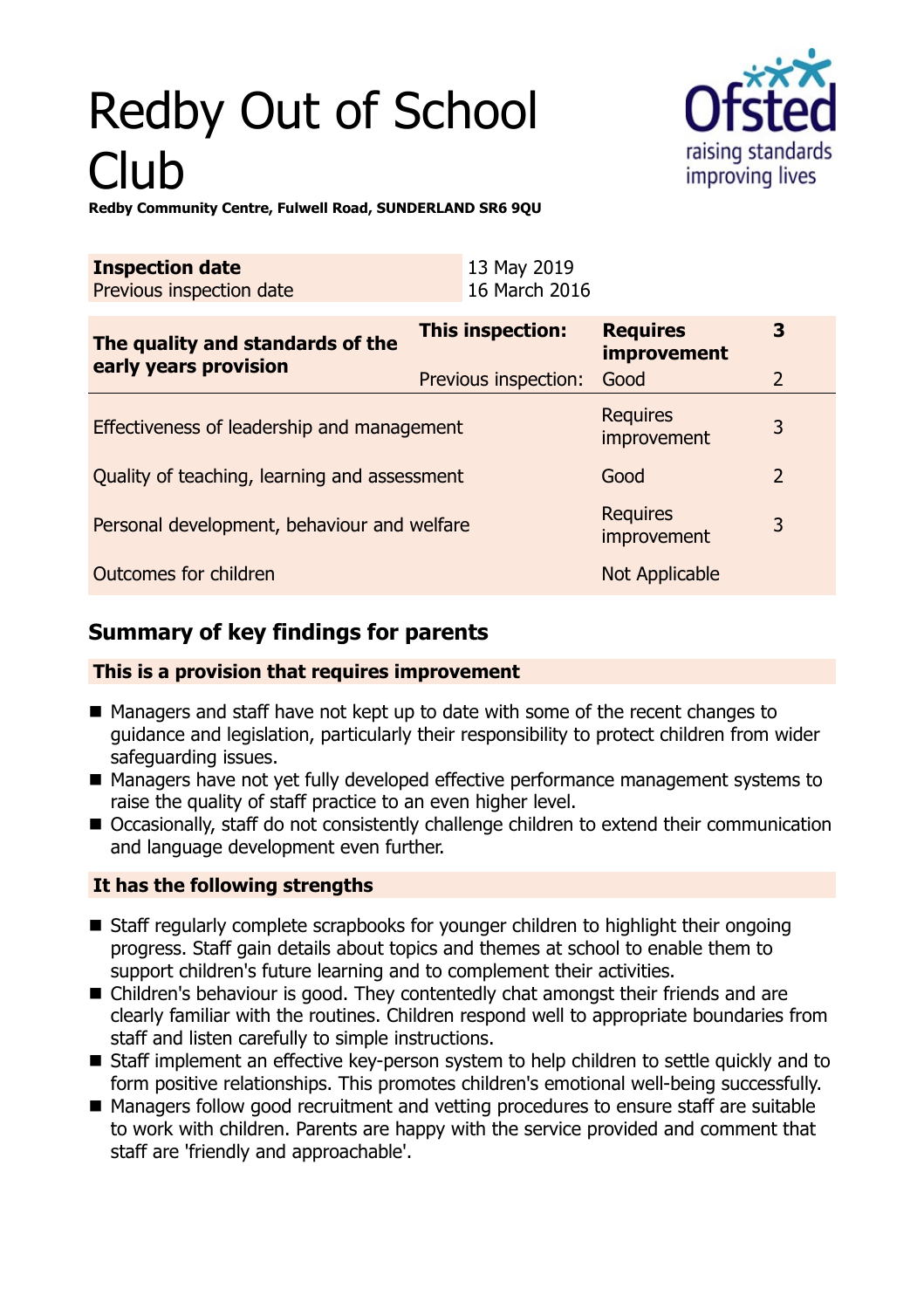## **What the setting needs to do to improve further**

#### **To meet the requirements of the early years foundation stage and Childcare Register the provider must:**

|                                                                                                                                                 | Due date |
|-------------------------------------------------------------------------------------------------------------------------------------------------|----------|
| develop staff knowledge and understanding of wider safeguarding 10/06/2019<br>issues, with specific regard to current guidance and legislation. |          |
|                                                                                                                                                 |          |

#### **To further improve the quality of the early years provision the provider should:**

- **n** strengthen performance management arrangements, so that they are sharply focused on improving staff practice and interactions even further
- $\blacksquare$  provide children with higher levels of challenge during activities to help them to build on their communication and language skills.

#### **Inspection activities**

- $\blacksquare$  The inspector viewed all areas of the setting accessed by children and observed play opportunities.
- The inspector carried out a joint observation with one of the managers and spoke to staff members in the setting.
- The inspector carried out an interview with the managers and looked at, and discussed, a range of policies and procedures.
- $\blacksquare$  The inspector checked evidence of suitability and qualifications of staff working with children and discussed the provider's self-evaluation.
- The inspector took account of the views of children, parents and carers spoken to on the day of inspection.

**Inspector** Rachel Enright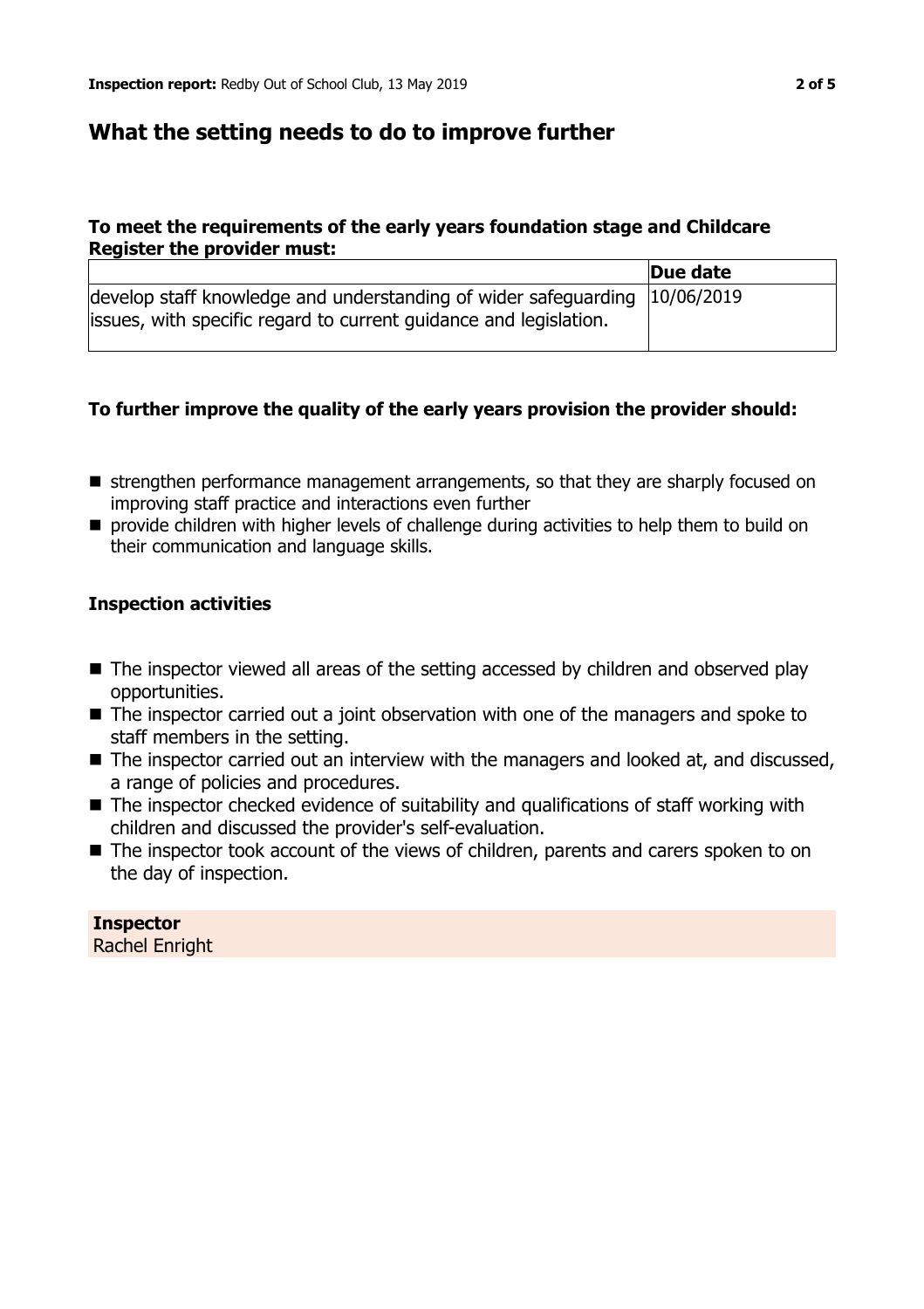## **Inspection findings**

#### **Effectiveness of leadership and management requires improvement**

Safeguarding is effective. Staff complete daily checks to ensure the environment is safe and secure for children, especially with the setting being based in shared premises. Overall, managers and staff comfortably give examples of what would give them cause for concern in relation to abuse and neglect. However, they are less confident in their knowledge of wider safeguarding issues relating to the 'Prevent' duty. The majority of staff are qualified and some training is accessed to enable them to further their professional development. For example, one staff member is due to complete upcoming training to increase her skills and knowledge of how to support children with special educational needs and/or disabilities. Generally, managers use self-evaluation to recognise strengths and areas for development. They gain the views of others, including parents and children, and use their feedback to make necessary changes to provision. However, performance management systems are not precisely targeted to strengthen the quality of staff practice consistently.

#### **Quality of teaching, learning and assessment is good**

Staff communicate on a daily basis with parents to keep them informed about their children's time at the setting. They obtain information from parents about their children's likes and dislikes on entry. This enables staff to provide children with a good range of interesting activities from the outset. Children of all ages demonstrate enjoyment as they test out their own ideas. For instance, they build their expressive arts and design skills while they create structures using a selection of junk-modelling materials. Furthermore, younger children develop their imagination and act out pretend play as they explore small-world resources. Older children concentrate well as they extend their technology skills and easily use computer equipment, including the keyboard and mouse. Staff offer appropriate levels of help and guidance to children when required. However, they sometimes miss opportunities to maximise children's communication and language development through discussion and questioning.

#### **Personal development, behaviour and welfare require improvement**

Even though weaknesses have been raised in leadership and management, they do not have a significant impact on children's welfare. Staff actively encourage children to make their own choices and decisions in relation to their play experiences and snack options. Children of all ages play cooperatively together and show kindness and consideration to each other. They adopt effective hygiene practices, including handwashing procedures, and follow healthy lifestyles. Staff involve children in regular outings in the local area, such as visits to the park and fishing pond, to support their physical development. Children thoroughly enjoy taking part in energetic activities indoors. For example, they use a variety of sports equipment and participate in group games with their peers.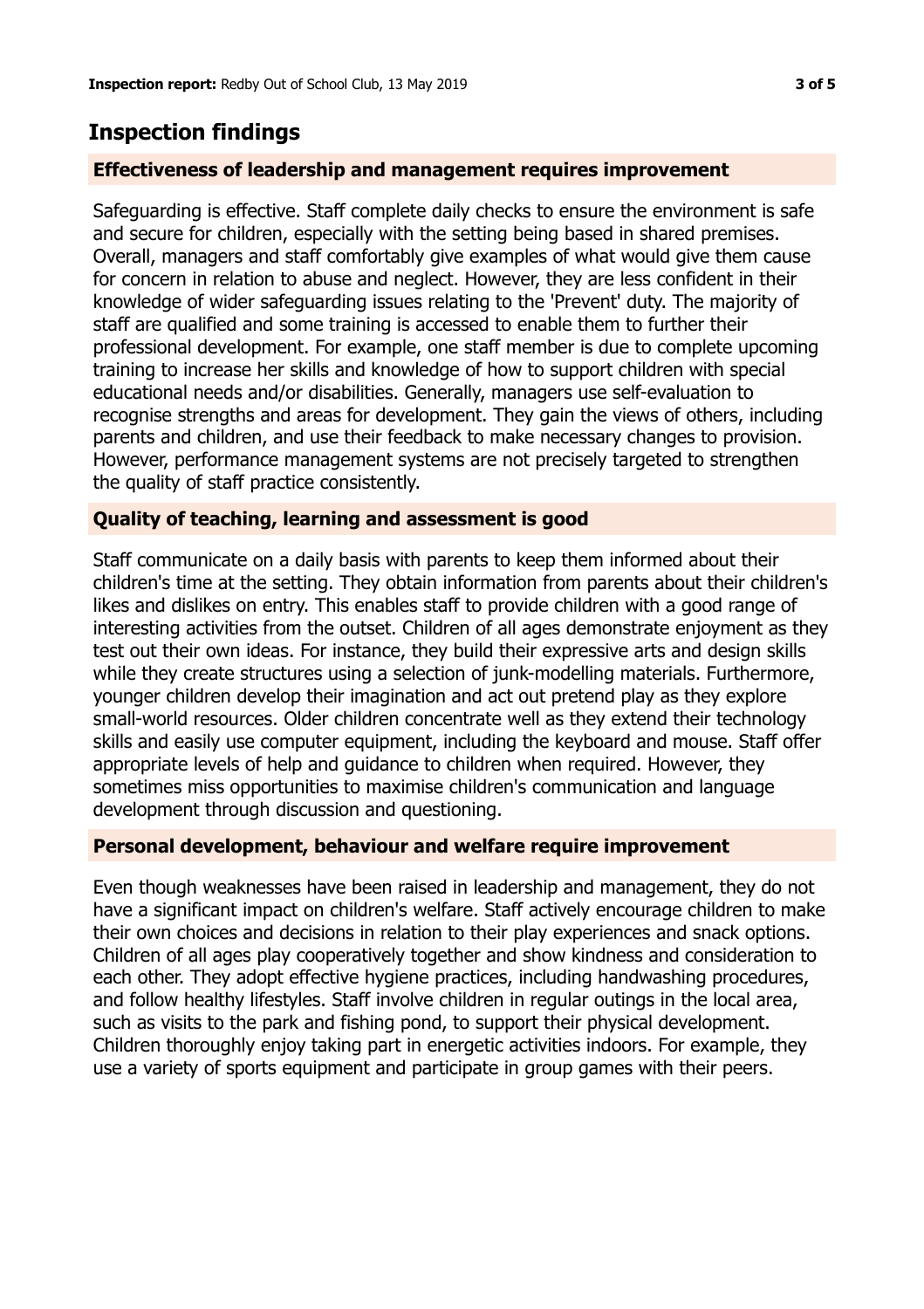## **Setting details**

| Unique reference number                             | 318640                                                                               |
|-----------------------------------------------------|--------------------------------------------------------------------------------------|
| <b>Local authority</b>                              | Sunderland                                                                           |
| <b>Inspection number</b>                            | 10066191                                                                             |
| <b>Type of provision</b>                            | Childcare on non-domestic premises                                                   |
| <b>Registers</b>                                    | Early Years Register, Compulsory Childcare<br>Register, Voluntary Childcare Register |
| Day care type                                       | Out-of-school day care                                                               |
| <b>Age range of children</b>                        | $3 - 11$                                                                             |
| <b>Total number of places</b>                       | 80                                                                                   |
| Number of children on roll                          | 140                                                                                  |
| Name of registered person                           | Redby Out of School Club Partnership                                                 |
| <b>Registered person unique</b><br>reference number | RP518747                                                                             |
| Date of previous inspection                         | 16 March 2016                                                                        |
| <b>Telephone number</b>                             | 0191 5484515                                                                         |

Redby Out of School Club registered in 1998 and is situated in Sunderland. The setting employs 12 members of childcare staff. Of these, eight staff members hold appropriate early years qualifications at level 2 or above. The setting opens Monday to Friday during school term time, from 7.30am until 9am and from 2.45pm until 5.45pm.

This inspection was carried out by Ofsted under sections 49 and 50 of the Childcare Act 2006 on the quality and standards of provision that is registered on the Early Years Register. The registered person must ensure that this provision complies with the statutory framework for children's learning, development and care, known as the early years foundation stage.

Any complaints about the inspection or the report should be made following the procedures set out in the quidance *Complaints procedure: raising concerns and making* complaints about Ofsted, which is available from Ofsted's website: www.ofsted.gov.uk. If you would like Ofsted to send you a copy of the guidance, please telephone 0300 123 4234, or email [enquiries@ofsted.gov.uk.](mailto:enquiries@ofsted.gov.uk)